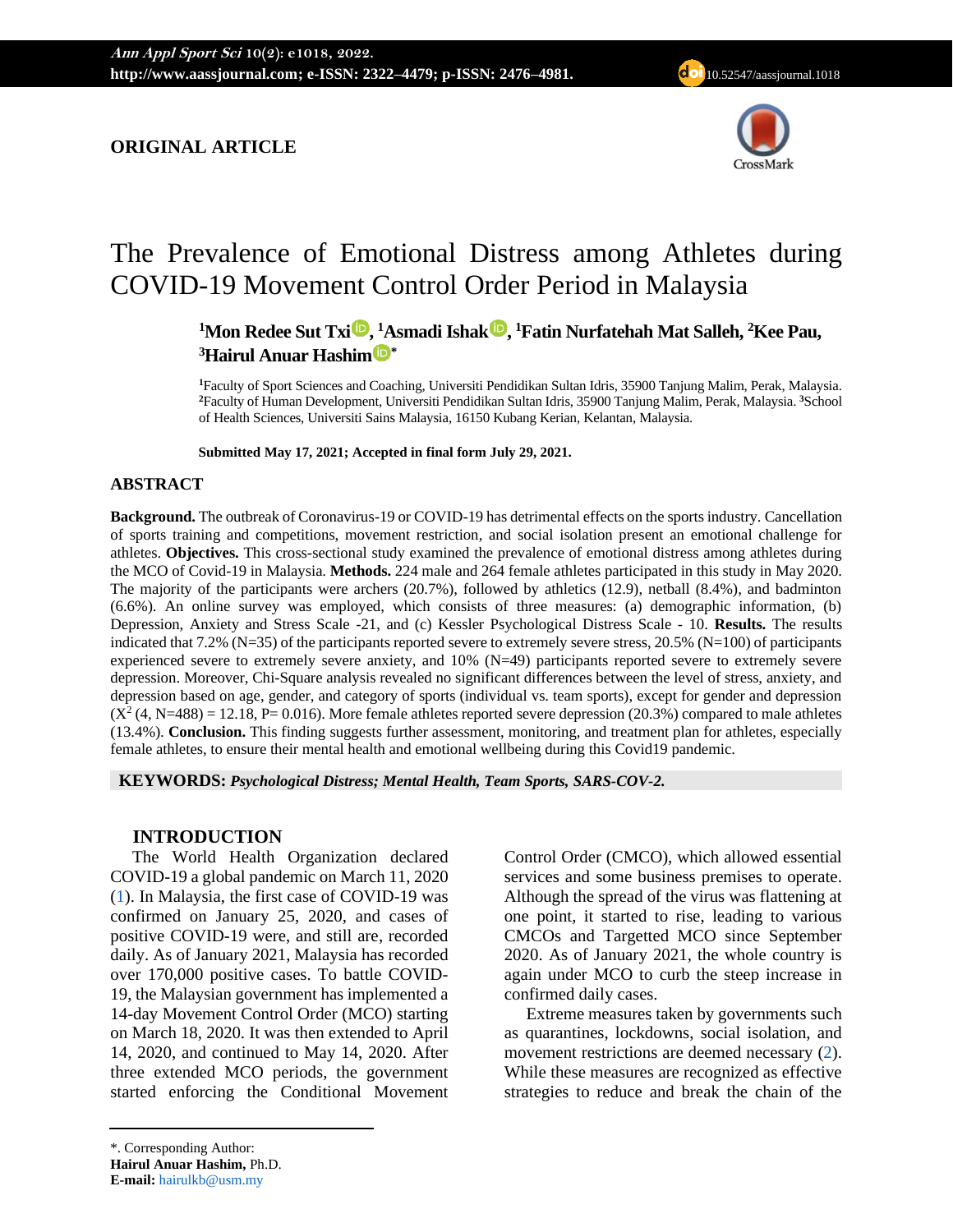spread of COVID-19, their psychological consequences are enormous [\(3\)](#page-7-2). Some may experience sleep disturbances, concentration issues, panic attacks, worsening of chronic health problems, changes in eating patterns, depression, anxiety, unexplained physical pain [\(4\)](#page-7-3), and a range of social issues [\(2\)](#page-7-1). A series of recent studies on the impact of Covid-19 conducted in China implicated psychological health effects of the pandemic. For instance, Liang et al. [\(5\)](#page-7-4) revealed that two weeks after the outbreak of Covid-19 in China, 14.4% of youth exhibited post-traumatic stress disorders. Similarly, Qiu et al. [\(6\)](#page-7-5) conducted a nationwide survey of over 50 thousand respondents and found that over 35% of the respondents experienced psychological distress, and female respondents showed significantly higher psychological distress than their male counterparts (Female, M=24.87, SD=15.03 versus Male, M=21.41, SD=15.97, P<0.001). Moreover, individuals between 18 and 30 years of age and above 60 presented the highest distress scores.

A study by Zhang et al. [\(7\)](#page-7-6) found an increased prevalence of depression (29.2%) in patients who experienced COVID-19 infection and the prevalence of anxiety symptoms in all patients, quarantined individuals, and the general public. They also found the trends for an increased prevalence of depression comorbid with anxiety in patients who experienced COVID-19 infection (21.1%) and the general public (22.4%). Both groups who experienced COVID-19 infection (19.3%) and the general public (14.3%) also had a more significant proportion of severe depressive symptoms. They were also likely to demonstrate depressed mood and somatic symptoms compared to individuals under quarantine. Significant anxiety symptoms such as becoming easily annoyed or irritable were manifested primarily in the general public and patients who experienced Covid-19 infection.

Specific to this study's context, early literature has documented the negative psychological impacts of pandemics, which led to acute depression and anxiety. For example, Sundarasen et al. [\(8\)](#page-7-7) revealed that out of 983 university students, 20.4%, 6.6%, and 2.8% experienced minimal to moderate, marked to severe, and highly severe anxiety. Similarly, Irfan et al. [\(9\)](#page-7-8) also indicated that 31.1% and 26.1% of students experienced moderate and severe anxiety, respectively. However, to the authors' knowledge, few studies, especially in Malaysia, have investigated the impacts of COVID-19 from the

point of view of the athletes' population, whereby the changes in daily social rhythm, social isolation, suspension of training, and tentative competition schedule have potentially increasing athletes' vulnerability to mental health symptoms [\(10\)](#page-7-9). It is also the primary concern expressed by the Malaysian Football Association and other sports authorities when all the matches, including Olympics in Tokyo, UEFA EURO Championship, FIFA, Boston Marathon, NBA, and local competitions, are canceled or postponed [\(11\)](#page-7-10). The sudden loss of target, social isolation, cancellation of sports activities, and disruption of daily training has increased the anxiety level among athletes, especially female athletes presenting the greatest negative feelings [\(12\)](#page-7-11). Chadha [\(13\)](#page-7-12) also stressed that the drastic changes in sports settings created anxiety, stress, fear, anger, and frustration for athletes.

Emotional distress is commonly associated with lockdown, isolation from athletic teams, lack of social support, and lack of interaction with coaches. Athletes who do not have proper referral resources and lack resiliency may be at risk of chronic stress and other psychological illnesses [\(14\)](#page-7-13). These imply the importance of constructive guidance and support for athletes during the lockdown [\(15\)](#page-7-14). Athletes may suffer from substantive psychological distress and potential mental illness without proper support. Therefore, it is essential to identify their emotional experience and provide appropriate and adequate psychological support for athletes. To fill this literature gap, this study explores athletes' emotional and emotional distress levels based on demographic variables such as age groups, gender, and sports category.

#### **MATERIALS AND METHODS**

This cross-sectional study was carried out in May 2020 during the peak of the Movement Control Order in Malaysia. An anonymous online survey method was used to collect data from athletes in individual and team sports in Malaysia. Based on the random purposive sampling procedure, the online survey was sent to the team managers or sports organizations with the information about the study and an offer to participate with a google link to the survey. The interested participants were then asked to fill out informed consent electronically before answering the survey. After the survey was filled out, the participants were required to submit the survey to the researchers by clicking on the 'submit' button.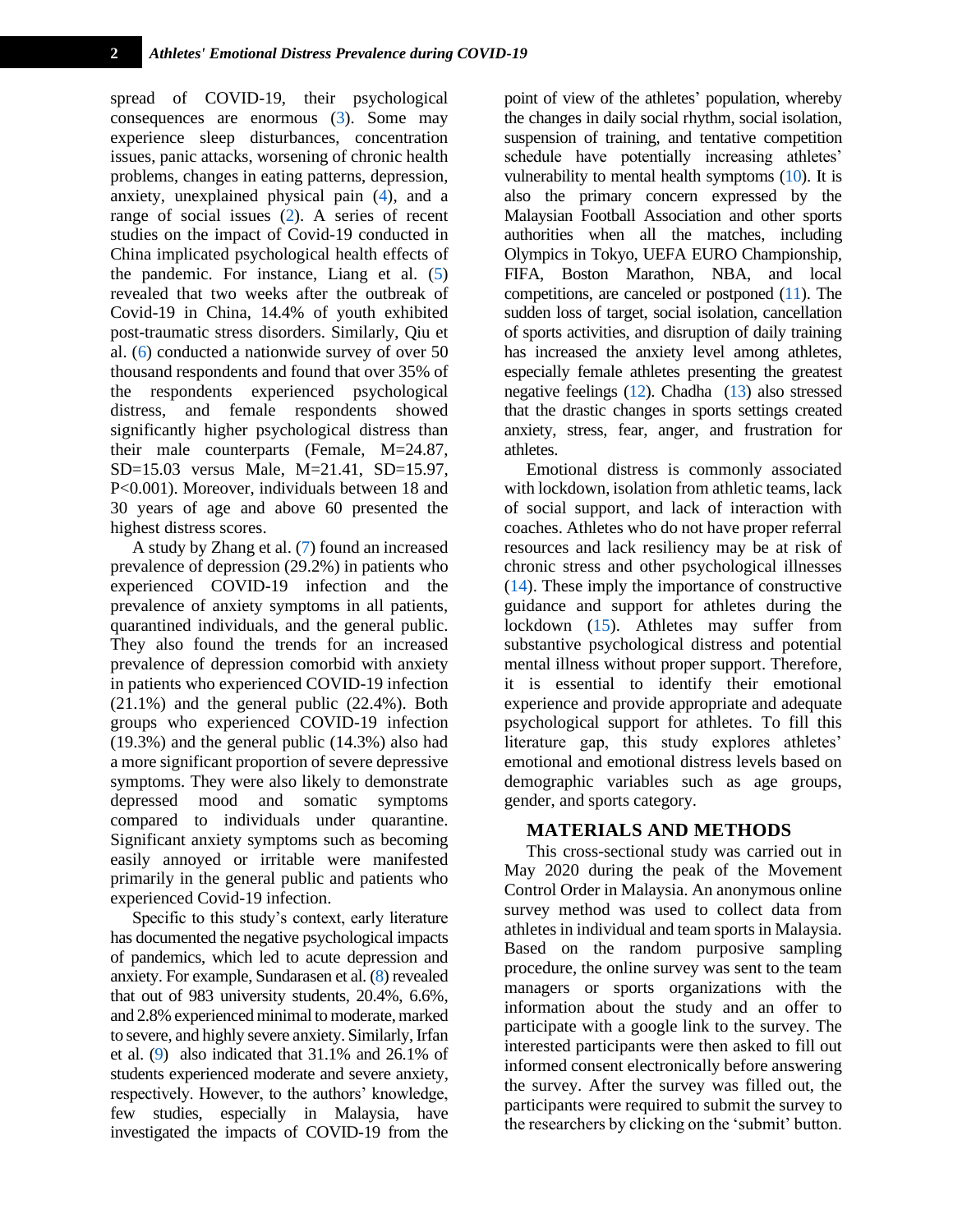**Participants.** Four hundred eighty-eight participants from various individual and team sports completed the online survey. Two hundred twenty-four were male athletes, and 264 were female athletes. The percentages of gender, age groups, level of competition, and type of sports are presented in [Table 1.](#page-3-0) The sample size was determined based on an estimated proportion of 30% of the athlete population in Malaysia, a precision of 5% and the z-value of 1.96. Using these values, a minimum sample of 304 athletes is required to reach the statistic power of 80%. However, this study's final recruited participation exceeded the minimum sample size (*N*=488).

**Procedures.** The online survey link was circulated via social media platforms, including Whatsapp applications, Instagram, and Facebook. Athletes who agreed to participate were provided with an online survey link, the study description, and electronic informed consent. Once they indicated their consent to participate, they were encouraged to complete the questionnaire. The online survey can be completed within 10-15 minutes, and the participants have a right to withdraw at any time if they feel uncomfortable continuing the study. In this study, (a) informed consent was obtained from each participant included in the study, and (b) the study protocol conforms to the ethical guidelines of the 1975 Declaration of Helsinki.

**Instruments. Demographic Information.** A brief demographic form includes information about gender, age, race, category of sports, the experience of participation in any matches or competition, and the number of years as an athlete were collected for this study.

**Depression, Anxiety, and Stress Scale (DASS-21).** DASS-21 is a self-reporting instrument used to measure depression, anxiety, and stress symptoms in both clinical and nonclinical samples. The tool consists of 21 items representing three sub-scales: 1) depression, 2) anxiety and 3) stress [\(16\)](#page-7-15). The depression subscale consists of 7 items related to hopelessness, low self-esteem, and low positive affect. The anxiety sub-scale consists of 7 items assessing autonomic arousal, musculoskeletal symptoms, situational anxiety, and subjective experience of anxious arousal. The stress sub-scale consists of 7 items related to tension, agitation, and negative affect. The response scale is a 4-point Likert scale ranging from 0 (did not apply to me at all) to 3 (applied to me very much or most of the time).

During the survey, the participants need to recall the past seven days' experience of stress, anxiety, or depression symptoms. The instrument has been translated and culturally adapted into the Malaysian context. The Cronbach's alpha values ranged from 0.837 to 0.863 [\(17\)](#page-8-0).

**Kessler Psychological Distress Scale (K10).**  K10 is a 10-item instrument used to screen and identify levels of psychological distress [\(18\)](#page-8-1). The response scale was a 5-point Likert scale ranging from 0 (none of the time) to 5 (all of the time). The participants answered based on how much over the past month they had experienced the ten symptoms, such as "feeling tired out of no good reason" and "sad" or depressed." The Malay version of the K10 was translated and tested in the Malaysian context by Tiong et al. [\(19\)](#page-8-2) among clinical and non-clinical groups. Their results showed that the Malay version of K10 has a high Cronbach's alpha coefficient in both non-clinical  $(\alpha = 0.84)$  and clinical  $(\alpha = 0.89)$  samples. In the current study, the alpha coefficient of K10 is 0.92.

**Statistical Analysis.** Descriptive statistics and Pearson Chi-Square were used to analyze the research data. *P* significant value is set at P<0.05. All data were analyzed using the Statistical Package for Social Sciences (SPSS) version 22.0 software.

## **RESULTS**

The percentage of the sample in terms of gender, level of competition, age groups, and types of sports are presented in [Table 1.](#page-3-0) Moreover, the Means and Standards Deviation of the measured variables are presented in [Table 2.](#page-3-1) The average depression, anxiety, and stress scores are within a normal range. We noted a significant difference between males and females in depression scores  $(p<0.05)$ . However, we observed no other significant differences in the average depression, anxiety, and stress among age groups and sports categories. Albeit insignificance, the average distress scores were slightly higher in the 23-27 age group and among individual sports athletes.

Regarding the percentages of emotional distress categories, approximately 7% of the participants are under 'moderate' – 'extremely severe' stress levels. 32% of the participants are in the 'moderate' – 'extremely severe' anxiety level, and 22% in the 'moderate' –'extremely severe' depression level [\(Table 3\)](#page-4-0).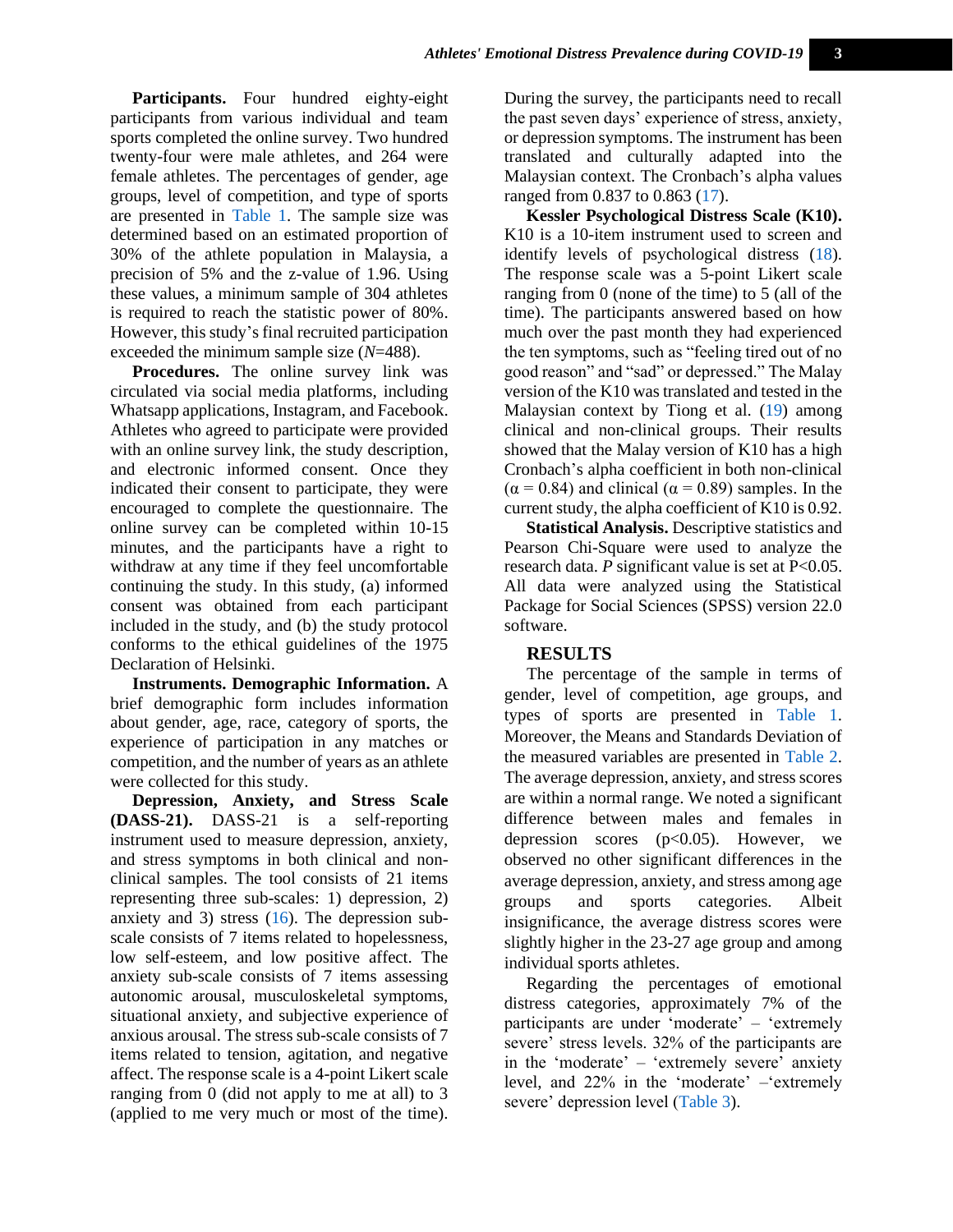<span id="page-3-0"></span>

|                           | Frequency      | Percent |
|---------------------------|----------------|---------|
| Gender                    |                |         |
| Male                      | 224            | 45.9    |
| Female                    | 264            | 54.1    |
| <b>Age categories</b>     |                |         |
| $13 - 17$                 | 172            | 35.2    |
| 18-22                     | 233            | 47.7    |
| 23-27                     | 41             | 8.4     |
| 28-32                     | 23             | 4.7     |
| $>33$                     | 19             | 3.9     |
| <b>Types of Sports</b>    |                |         |
| Individual sports         | 314            | 64.3    |
| Team sports               | 174            | 35.7    |
| <b>Competition levels</b> |                |         |
| International             | 76             | 15.6    |
| National                  | 137            | 28.1    |
| <b>State</b>              | 209            | 42.8    |
| University                | 62             | 12.7    |
| School                    | $\overline{4}$ | 0.8     |
| Types of sports (Top 10)  |                |         |
| Archery                   | 101            | 20.7    |
| Athletics                 | 63             | 12.9    |
| Netball                   | 41             | 8.4     |
| Badminton                 | 32             | 6.6     |
| Football                  | 30             | 6.1     |
| Silat                     | 22             | 4.5     |
| Futsal                    | $18\,$         | 3.7     |
| Takraw                    | 18             | 3.7     |
| Gimnastic                 | 17             | 3.5     |
| Hockey                    | 17             | 3.5     |

**Table 2. Mean (SD) of Depression, Anxiety, and Stress Scores across Gender**

<span id="page-3-1"></span>

| Gender                  | $\sim$ which is the way (DD) of D up a properties in the case of $\sim$ 0.00 percent was one of the<br><b>Depression</b> | <b>Anxiety</b> | <b>Stress</b> |
|-------------------------|--------------------------------------------------------------------------------------------------------------------------|----------------|---------------|
| <b>Male</b>             |                                                                                                                          |                |               |
| Mean                    | 6.91                                                                                                                     | 8.69           | 9.71          |
| Std. Deviation          | 7.49                                                                                                                     | 7.04           | 7.84          |
| <b>Female</b>           |                                                                                                                          |                |               |
| Mean                    | 8.64                                                                                                                     | 9.01           | 10.83         |
| Std. Deviation          | 10.03                                                                                                                    | 8.15           | 8.99          |
| <b>Age Groups</b>       | <b>Depression</b>                                                                                                        | <b>Anxiety</b> | <b>Stress</b> |
| $13 - 17$               |                                                                                                                          |                |               |
| Mean                    | 8.1279                                                                                                                   | 8.2674         | 10.6047       |
| Std. Deviation          | 8.81293                                                                                                                  | 6.88064        | 8.40534       |
| 18-22                   |                                                                                                                          |                |               |
| Mean                    | 7.1845                                                                                                                   | 9.2275         | 10.2318       |
| Std. Deviation          | 8.32349                                                                                                                  | 7.88630        | 8.22933       |
| $23 - 27$               |                                                                                                                          |                |               |
| Mean                    | 10.8780                                                                                                                  | 10.0000        | 11.5122       |
| Std. Deviation          | 12.29674                                                                                                                 | 9.66437        | 10.42862      |
| 28-32                   |                                                                                                                          |                |               |
| Mean                    | 9.3913                                                                                                                   | 9.3043         | 10.2609       |
| Std. Deviation          | 10.31212                                                                                                                 | 7.52230        | 8.78644       |
| >33                     |                                                                                                                          |                |               |
| Mean                    | 4.9474                                                                                                                   | 6.8421         | 6.2105        |
| Std. Deviation          | 7.00376                                                                                                                  | 6.67718        | 7.02044       |
| <b>Sport Category</b>   | <b>Depression</b>                                                                                                        | <b>Anxiety</b> | <b>Stress</b> |
| <b>Team</b>             |                                                                                                                          |                |               |
| Mean                    | 8.1720                                                                                                                   | 9.0255         | 10.7962       |
| Std. Deviation          | 8.99604                                                                                                                  | 7.32491        | 8.36946       |
| <b>Individual Sport</b> |                                                                                                                          |                |               |
| Mean                    | 7.2529                                                                                                                   | 8.5747         | 9.4483        |
| Std. Deviation          | 8.96585                                                                                                                  | 8.23026        | 8.66694       |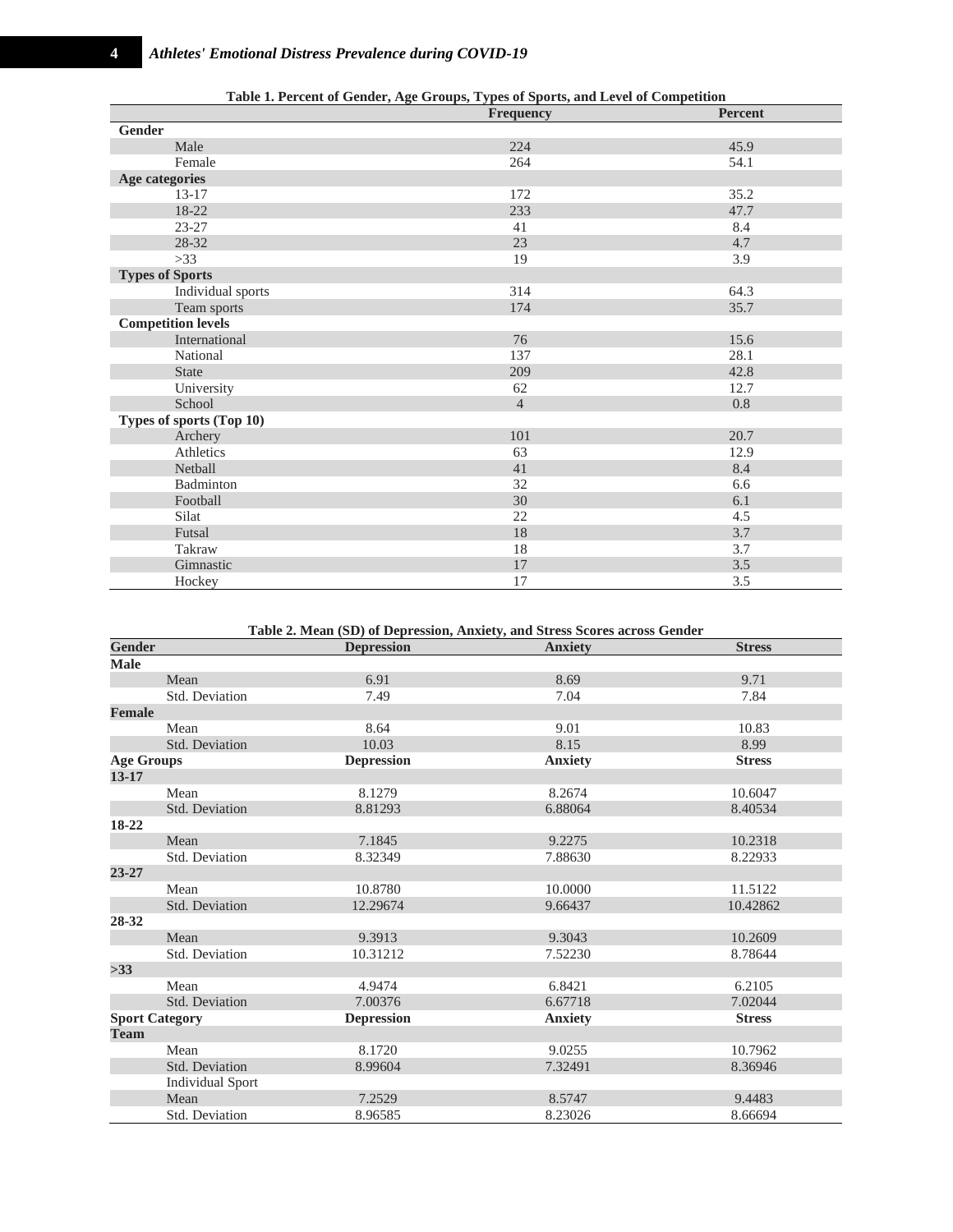Moreover, a chi-square analysis of the level of stress, anxiety, and depression according to age, gender, and sports categories (individual vs. team sports) revealed nonsignificant associations for all analyses except for gender and depression (*X* 2  $= 12.17$ , df  $= 4$ ,  $P = 0.016$ ) [\(Table 4\)](#page-4-1). A post hoc analysis revealed that significantly more females are in the 'moderate' – 'extremely severe' level of depression than males [\(Table 5\)](#page-5-0).

Our analysis of stress levels using Kessler - 10 indicated that about 50% of the athletes in mild to severe stress levels [\(Table 6\)](#page-5-1). By age group, type of sports, and gender, we found a significant association between gender and stress level  $(X^2 =$ 9.251, df = 3, P=0.026). No significant association between stress level and age  $(X^2 =$ 14.850, df = 12, P=0.250) and types of sports (*X* <sup>2</sup>=3.061, df=3, P=0.382) [\(Table 7\)](#page-5-2).

<span id="page-4-0"></span>

|                         | which is a considered in the second constant $\mathbf{y}$ in $\mathbf{y}$ in $\mathbf{y}$ is the consequence<br><b>Frequency</b> | Percent        | <b>Cumulative Percent</b> |
|-------------------------|----------------------------------------------------------------------------------------------------------------------------------|----------------|---------------------------|
| <b>Stress</b>           |                                                                                                                                  |                |                           |
| Normal                  | 361                                                                                                                              | 74.0           | 74.0                      |
| Mild                    | 52                                                                                                                               | 10.7           | 84.6                      |
| Moderate                | 40                                                                                                                               | 8.2            | 92.8                      |
| Severe                  | 24                                                                                                                               | 4.9            | 97.7                      |
| <b>Extremely severe</b> | 11                                                                                                                               | 2.3            | 100.0                     |
|                         | Frequency                                                                                                                        | Percent        | <b>Cumulative Percent</b> |
| <b>Anxiety</b>          |                                                                                                                                  |                |                           |
| Normal                  | 245                                                                                                                              | 50.2           | 50.2                      |
| Mild                    | 89                                                                                                                               | 18.2           | 68.4                      |
| Moderate                | 54                                                                                                                               | 11.1           | 79.5                      |
| Severe                  | 44                                                                                                                               | 9.0            | 88.5                      |
| Extremely severe        | 56                                                                                                                               | 11.5           | 100.0                     |
|                         | Frequency                                                                                                                        | <b>Percent</b> | <b>Cumulative Percent</b> |
| <b>Depression</b>       |                                                                                                                                  |                |                           |
| Normal                  | 328                                                                                                                              | 67.2           | 67.2                      |
| Mild                    | 54                                                                                                                               | 11.1           | 78.3                      |
| Moderate                | 57                                                                                                                               | 11.7           | 90.0                      |
| Severe                  | 22                                                                                                                               | 4.5            | 94.5                      |
| <b>Extremely severe</b> | 27                                                                                                                               | 5.5            | 100.0                     |

|  | Table 3. Percentage of Athletes in Depression, Anxiety, Stress Categories |  |  |
|--|---------------------------------------------------------------------------|--|--|
|  |                                                                           |  |  |

<span id="page-4-1"></span>**Table 4. Pearson Chi-Square Tests for Stress, Anxiety, and Depression according to Gender, Age, and Type of Sports**

|                         | <b>Value</b>         | df             | <b>Asymptotic Significance (2-Sided)</b> |
|-------------------------|----------------------|----------------|------------------------------------------|
| Gender                  |                      |                |                                          |
| <b>Stress</b>           | $6.315^{\rm a}$      | 4              | 0.177                                    |
| Anxiety                 | $7.721$ <sup>a</sup> | 4              | 0.102                                    |
| Depression              | $12.176^{\rm a}$     | 4              | $0.016*$                                 |
| Age                     |                      |                |                                          |
| <b>Stress</b>           | $12.316^a$           | 16             | 0.722                                    |
| Anxiety                 | $11.721^{\rm a}$     | 16             | 0.763                                    |
| Depression              | 23.114 <sup>a</sup>  | 16             | 0.111                                    |
| <b>Sport categories</b> |                      |                |                                          |
| <b>Stress</b>           | $3.242^{\rm a}$      | $\overline{4}$ | 0.518                                    |
| Anxiety                 | $3.755^{\rm a}$      | 4              | 0.440                                    |
| Depression              | 23.114 <sup>a</sup>  | 16             | 0.111                                    |

**<sup>a</sup> 0 cells (.0%) have an expected count of less than 5. The minimum expected count is 5.05.**

#### **DISCUSSION**

The rapid spread of Covid-19 infection and its potential health risks necessitates unprecedented measures to control it. Movement restrictions, to different degrees, are utilized by countries worldwide. Normal daily activities were restricted to the minimum, including uncertainty and delays in sports activities. The experience resulting from the current situation is indeed stressful and traumatic.

Stress, anxiety, and depression can be fueled by uncertainty and disappointment of being unable to perform in the competitions as planned [\(7\)](#page-7-6). These intense feelings of loss of performance and fear may lead to panic, anxiety, depression, and risk of self-harm or suicide attempt [\(20\)](#page-8-3) and cause lasting adverse effects on an individual's functioning and wellbeing [\(21\)](#page-8-4). Some people perceive the pandemic COVID-19 as a traumatic experience as it takes a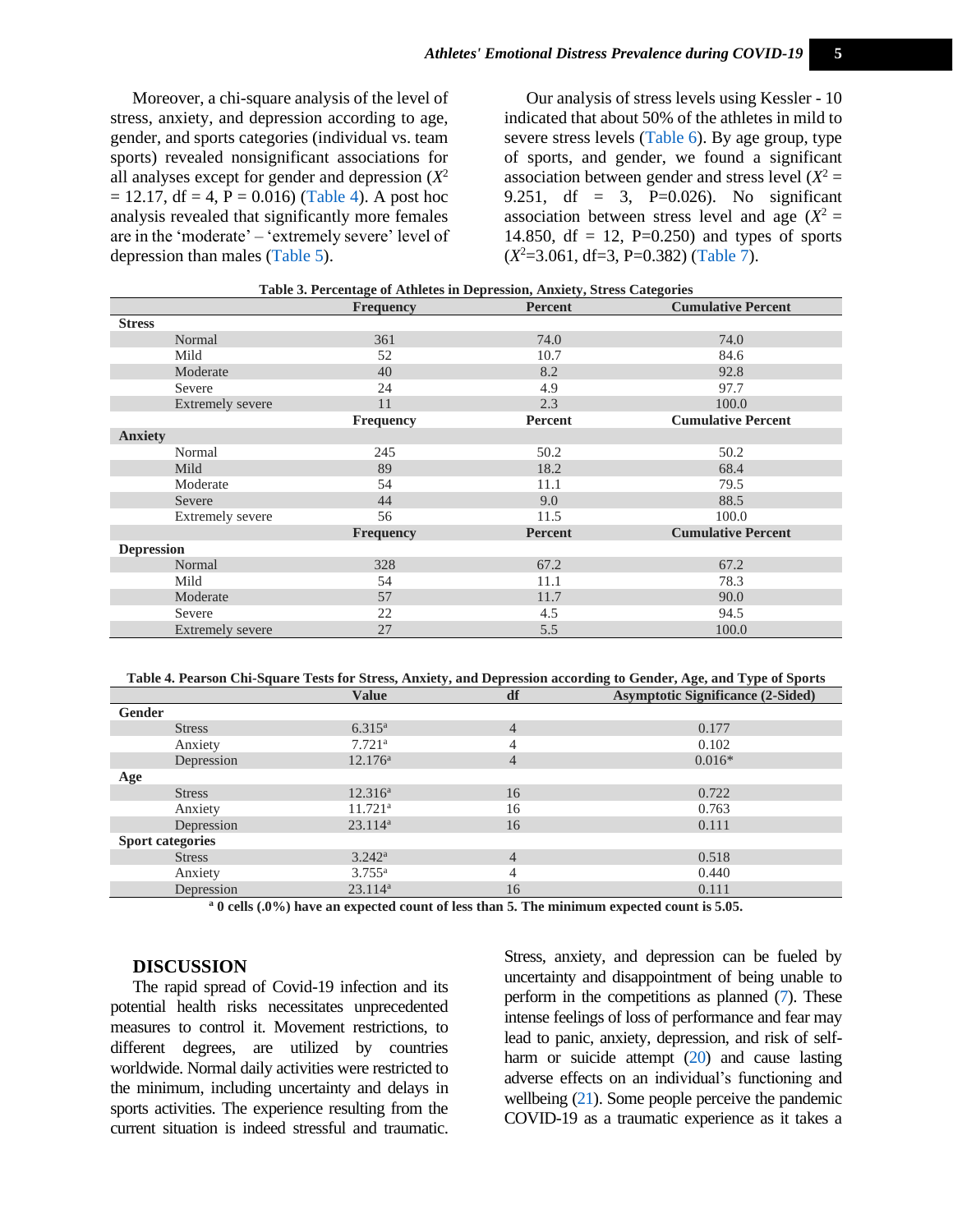physical and emotional toll on everyone. Exposure to a traumatic event has produced various immediate and delayed emotional, physical, behavioral, cognitive, and social reactions. For instance, people who underwent traumatic events may experience exhaustion, confusion, sadness, anxiety, agitation, numbness, dissociation, confusion, physical arousal, and avoidance [\(10,](#page-7-9) [22\)](#page-8-5).

<span id="page-5-0"></span>

| Table 5. Percent of Depression Categories by Gender |               |             |                 |               |                         |              |
|-----------------------------------------------------|---------------|-------------|-----------------|---------------|-------------------------|--------------|
|                                                     | <b>Normal</b> | <b>Mild</b> | <b>Moderate</b> | <b>Severe</b> | <b>Extremely Severe</b> | <b>Total</b> |
| Gender                                              |               |             |                 |               |                         |              |
| Male                                                |               |             |                 |               |                         |              |
| Count                                               | 155           | 31          | 25              | 8             | 5                       | 224          |
| within Gender                                       | 69.2%         | 13.8%       | 11.2%           | 3.6%          | 2.2%                    | 100.0%       |
| within Depression Category                          | 47.3%         | 57.4%       | 43.9%           | 36.4%         | 18.5%                   | 45.9%        |
| Total                                               | 31.8%         | 6.4%        | 5.1%            | 1.6%          | 1.0%                    | 45.9%        |
| Female                                              |               |             |                 |               |                         |              |
| Count                                               | 173           | 23          | 32              | 14            | 22                      | 264          |
| within Gender                                       | 65.5%         | 8.7%        | 12.1%           | 5.3%          | 8.3%                    | 100.0%       |
| within Depression Category                          | 52.7%         | 42.6%       | 56.1%           | 63.6%         | 81.5%                   | 54.1%        |
| Total                                               | 35.5%         | 4.7%        | 6.6%            | 2.9%          | 4.5%                    | 54.1%        |
| <b>Total</b>                                        |               |             |                 |               |                         |              |
| Count                                               | 328           | 54          | 57              | 22            | 27                      | 488          |
| within Gender                                       | 67.2%         | 11.1%       | 11.7%           | 4.5%          | 5.5%                    | 100.0%       |
| within Depression Category                          | 100.0%        | 100.0%      | 100.0%          | 100.0%        | 100.0%                  | 100.0%       |
| Total                                               | 67.2%         | 11.1%       | 11.7%           | 4.5%          | 5.5%                    | 100.0%       |

<span id="page-5-1"></span>

| Table 6. Percents of Athletes in Each K10 Stress Categories |                  |                |                      |                           |
|-------------------------------------------------------------|------------------|----------------|----------------------|---------------------------|
|                                                             | <b>Frequency</b> | <b>Percent</b> | <b>Valid Percent</b> | <b>Cumulative Percent</b> |
| <b>Normal</b>                                               | 269              | 55.1           | 55.1                 | 55.1                      |
| <b>Mild</b>                                                 | 74               | 15.2           | 15.2                 | 70.3                      |
| Moderate                                                    | 65               | 13.3           | 13.3                 | 83.6                      |
| <b>Sever</b>                                                | 80               | 16.4           | 16.4                 | 100.0                     |
| <b>Total</b>                                                | 488              | 100.0          | 100.0                |                           |

**Table 7. Pearson Chi-Square Tests for Stress, According to Gender, Age, and Type of Sports (Stress)**

<span id="page-5-2"></span>

|                   | Value  | <b>Asymptotic Significance (2-Sided)</b> |
|-------------------|--------|------------------------------------------|
| K10 Stress Scores |        |                                          |
| Gender            | 9.251  | 0.026                                    |
| Types of Sports   | 3.061  | 0.382                                    |
| Age               | 14.850 | 0.250                                    |

Our key findings indicate that the depression, anxiety, and stress scores in the current sample group were lower than those from other studies involving university students [\(23\)](#page-8-6). Specifically, among the 488 students, the average depression, anxiety, and stress scores were 7.84, 8.86, and 10.32, respectively. Moreover, the depression, anxiety, and stress score among males and females were also lower than in other studies within the same age group [23]. This pattern is consistent with the notion that organized sports participation decreases the risk of emotional distress such as depression, anxiety, and stress [\(24,](#page-8-7) [25\)](#page-8-8).

Although lower scores of emotional distress can be seen in male and female participants compared to other studies [\(23\)](#page-8-6), female athletes exhibited significantly higher emotional distress than males. Moreover, we observed higher percentages of female athletes in moderate, severe, and highly severe categories of depression. This finding is aligned with the previous study that female athletes are more likely to become depressed [\(26-28\)](#page-8-9). Thus, the present study proposes that further assessment, monitoring, and treatment plan are needed to assist female athletes in managing their depressive symptoms and emotional distress.

Another notable finding from this study is the pattern of emotional distress among the team and individual sports athletes. Our data indicated that individual sports athletes exhibited higher emotional distress than athletes in team sports. It is consistent with the findings from Wozny [\(29\)](#page-8-10).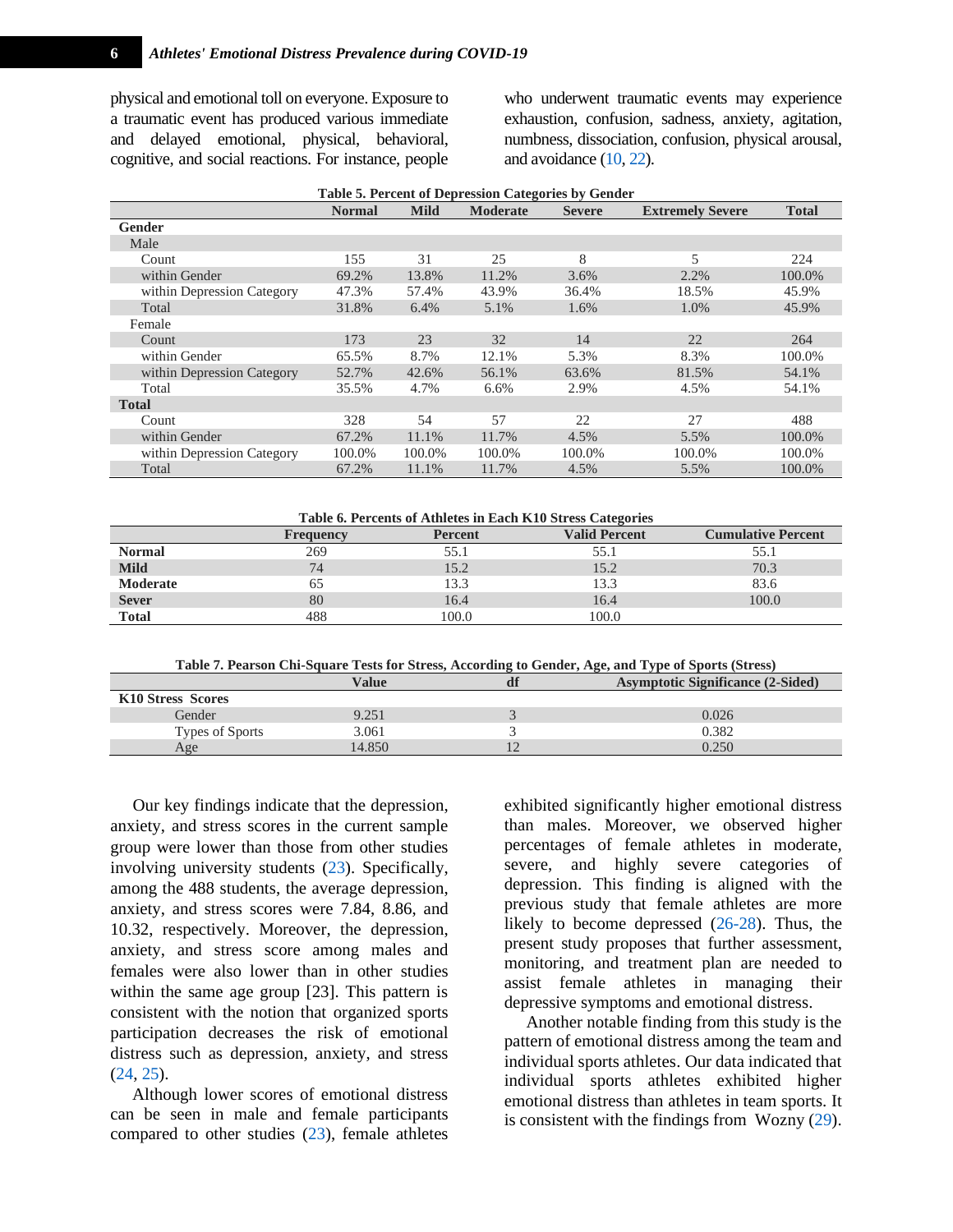A plausible reason is the element of social interaction inherent in team sports. Due to social isolation and the restriction of compliance to the standard operating procedure (SOP), interaction

among individual athletes is even limited. Thus, a higher level of emotional distress could lower the levels of function of the individual in sports [\(26\)](#page-8-9).

| Table 8. Percent of K10 Stress Categories by Gender |             |               |              |  |  |
|-----------------------------------------------------|-------------|---------------|--------------|--|--|
| K10_Category                                        | <b>Male</b> | <b>Female</b> | <b>Total</b> |  |  |
| <b>Normal</b>                                       |             |               |              |  |  |
| Count                                               | 135         | 134           | 269          |  |  |
| within Category                                     | 50.2%       | 49.8%         | 100.0%       |  |  |
| within Gender                                       | 60.3%       | 50.8%         | 55.1%        |  |  |
| Total                                               | 27.7%       | 27.5%         | 55.1%        |  |  |
| Mild                                                |             |               |              |  |  |
| Count                                               | 30          | 44            | 74           |  |  |
| within Category                                     | 40.5%       | 59.5%         | 100.0%       |  |  |
| within Gender                                       | 13.4%       | 16.7%         | 15.2%        |  |  |
| Total                                               | 6.1%        | 9.0%          | 15.2%        |  |  |
| Moderate                                            |             |               |              |  |  |
| Count                                               | 33          | 32            | 65           |  |  |
| within Category                                     | 50.8%       | 49.2%         | 100.0%       |  |  |
| within Gender                                       | 14.7%       | 12.1%         | 13.3%        |  |  |
| Total                                               | 6.8%        | 6.6%          | 13.3%        |  |  |
| <b>Severe</b>                                       |             |               |              |  |  |
| Count                                               | 26          | 54            | 80           |  |  |
| within Category                                     | 32.5%       | 67.5%         | 100.0%       |  |  |
| within Gender                                       | 11.6%       | 20.5%         | 16.4%        |  |  |
| Total                                               | 5.3%        | 11.1%         | 16.4%        |  |  |
| <b>Total</b>                                        |             |               |              |  |  |
| Count                                               | 224         | 264           | 488          |  |  |
| within Category                                     | 45.9%       | 54.1%         | 100.0%       |  |  |
| within Gender                                       | 100.0%      | 100.0%        | 100.0%       |  |  |
| Total                                               | 45.9%       | 54.1%         | 100.0%       |  |  |

Moreover, we also observe a higher emotional distress score among those in the 23-27 years old group relative to other age groups. Although insignificant, this pattern was consistent with other studies that observed a higher level of emotional distress in individuals within this age group. We speculated that the life-changing events that commonly occur at these ages, such as starting a job and a family, maybe the source of distress. In addition, these new commitments may limit one's leisure pursuits [\(30,](#page-8-11) [31\)](#page-8-12).

#### **CONCLUSION**

The data we collected and the results of the findings is one of the few emotional distress data concerning athletes' experience during the height of the Covid-19 pandemic. Although the spread of the virus is within the authorities' control to intervene, the situation has yet to return to normal, and we believe that more targeted and structured research on mental health implications should be studied in Malaysia. Our study is the first to address this issue among this specific population. The data can be potentially used as baseline data for monitoring athletes' psychological health and developing individualized treatment and prevention of mental health complications due to this pandemic. While we believe these findings contribute to the knowledge of emotional distress among the sports community in Malaysia, we must acknowledge the potential limitations surrounding our study. Firstly, as in other surveybased research, our findings may be influenced by recall errors and social desirability biases. Secondly, the present study uses an online survey that may be limited to those having access to this survey mode. Thirdly, our study was conducted with predominantly competitive athletes, so further studies involving other subpopulations are warranted to confirm whether our findings are sample-specific or more general.

## **APPLICABLE REMARKS**

Our data is applicable in the followings respects:

- Continuous monitoring of athletes' level of emotional distress, especially among the vulnerable groups such as female and younger athletes, as shown in the data.
- Ensuring psychosocial support services to these vulnerable population is easily accessible.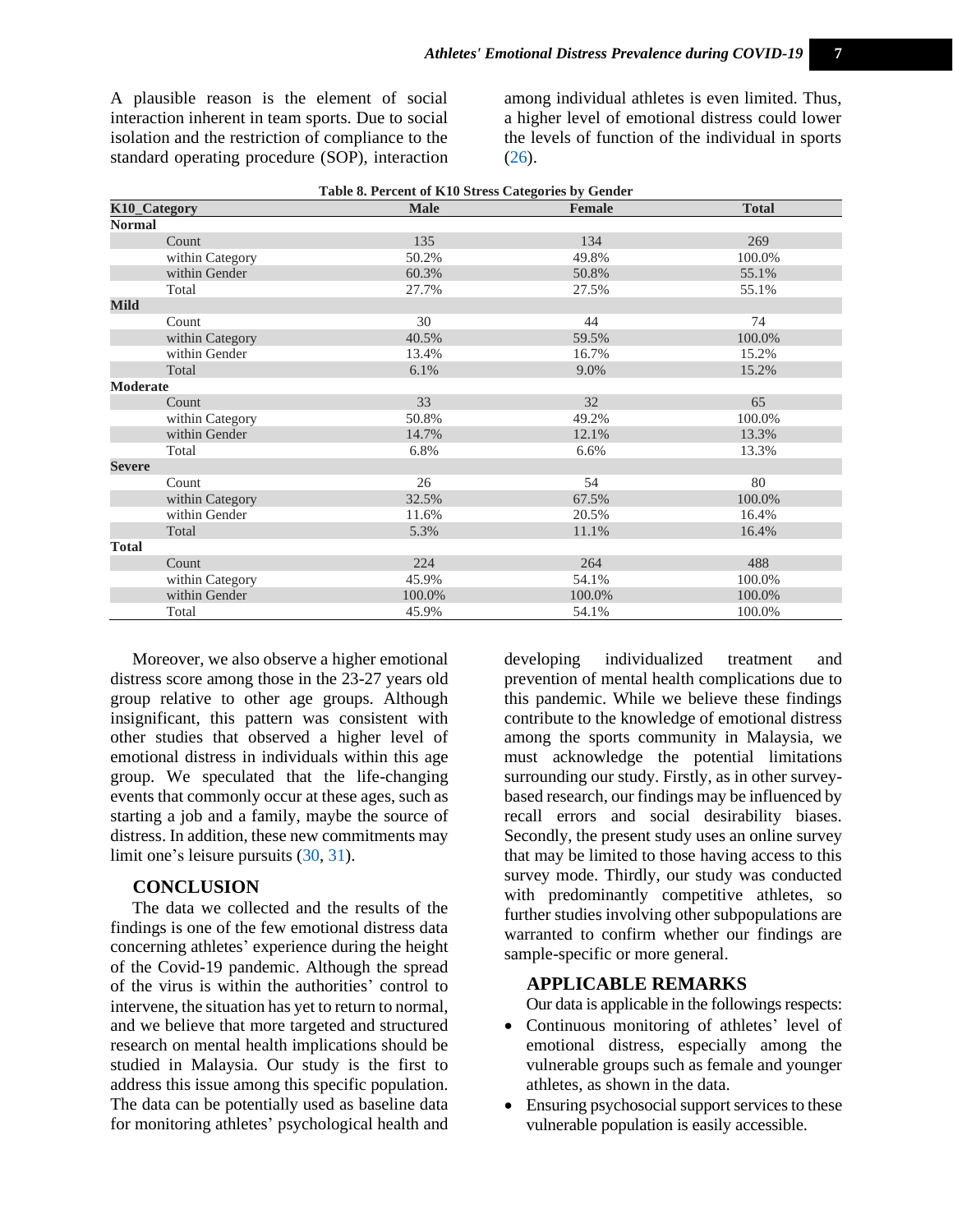#### **FINANCIAL DISCLOSURE**

The authors declare no financial interests related to the materials in the manuscript**.**

## **CONFLICT OF INTEREST**

The authors declare no conflict of interest related to the materials in the manuscript.

### **REFERENCES**

- <span id="page-7-0"></span>1. Cucinotta D, Vanelli M. WHO Declares COVID-19 a Pandemic. *Acta Biomed*. 2020;**91**(1):157-160. **[doi:](http://dx.doi.org/10.23750/abm.v91i1.9397)**  [10.23750/abm.v91i1.9397](http://dx.doi.org/10.23750/abm.v91i1.9397) **pmid:** [32191675](http://ncbi.nlm.nih.gov/pubmed/32191675)
- <span id="page-7-1"></span>2. Ammar A, Chtourou H, Boukhris O, Trabelsi K, Masmoudi L, Brach M, et al. COVID-19 Home Confinement Negatively Impacts Social Participation and Life Satisfaction: A Worldwide Multicenter Study. *Int J Environ Res Public Health*. 2020;**17**(17). **doi:** [10.3390/ijerph17176237](http://dx.doi.org/10.3390/ijerph17176237) **pmid:** [32867287](http://ncbi.nlm.nih.gov/pubmed/32867287)
- <span id="page-7-2"></span>3. Ammar A, Trabelsi K, Brach M, Chtourou H, Boukhris O, Masmoudi L, et al. Effects of home confinement on mental health and lifestyle behaviours during the COVID-19 outbreak: insights from the ECLB-COVID19 multicentre study. *Biol Sport*. 2021;**38**(1):9-21. **doi:** [10.5114/biolsport.2020.96857](http://dx.doi.org/10.5114/biolsport.2020.96857) **pmid:** [33795912](http://ncbi.nlm.nih.gov/pubmed/33795912)
- <span id="page-7-3"></span>4. Czeisler ME, Lane RI, Petrosky E, Wiley JF, Christensen A, Njai R, et al. Mental Health, Substance Use, and Suicidal Ideation During the COVID-19 Pandemic - United States, June 24-30, 2020. *MMWR Morb Mortal Wkly Rep*. 2020;**69**(32):1049-1057. **doi:** [10.15585/mmwr.mm6932a1](http://dx.doi.org/10.15585/mmwr.mm6932a1) **pmid:** [32790653](http://ncbi.nlm.nih.gov/pubmed/32790653)
- <span id="page-7-4"></span>5. Liang L, Ren H, Cao R, Hu Y, Qin Z, Li C, et al. The Effect of COVID-19 on Youth Mental Health. *Psychiatr Q*. 2020;**91**(3):841-852. **doi:** [10.1007/s11126-020-09744-3](http://dx.doi.org/10.1007/s11126-020-09744-3) **pmid:** [32319041](http://ncbi.nlm.nih.gov/pubmed/32319041)
- <span id="page-7-5"></span>6. Qiu J, Shen B, Zhao M, Wang Z, Xie B, Xu Y. A nationwide survey of psychological distress among Chinese people in the COVID-19 epidemic: implications and policy recommendations. *Gen Psychiatr*. 2020;**33**(2):e100213. **doi:** [10.1136/gpsych-2020-100213](http://dx.doi.org/10.1136/gpsych-2020-100213) **pmid:** [32215365](http://ncbi.nlm.nih.gov/pubmed/32215365)
- <span id="page-7-6"></span>7. Zhang J, Lu H, Zeng H, Zhang S, Du Q, Jiang T, et al. The differential psychological distress of populations affected by the COVID-19 pandemic. *Brain Behav Immun*. 2020;**87**:49-50. **[doi:](http://dx.doi.org/10.1016/j.bbi.2020.04.031)**  [10.1016/j.bbi.2020.04.031](http://dx.doi.org/10.1016/j.bbi.2020.04.031) **pmid:** [32304883](http://ncbi.nlm.nih.gov/pubmed/32304883)
- <span id="page-7-7"></span>8. Sundarasen S, Chinna K, Kamaludin K, Nurunnabi M, Baloch GM, Khoshaim HB, et al. Psychological Impact of COVID-19 and Lockdown among University Students in Malaysia: Implications and Policy Recommendations. *Int J Environ Res Public Health*. 2020;**17**(17). **doi:** [10.3390/ijerph17176206](http://dx.doi.org/10.3390/ijerph17176206) **[pmid:](http://ncbi.nlm.nih.gov/pubmed/32867024)**  [32867024](http://ncbi.nlm.nih.gov/pubmed/32867024)
- <span id="page-7-8"></span>9. Irfan M, Shahudin F, Hooper VJ, Akram W, Abdul Ghani R. The psychological impact of coronavirus on university students and its socio-economic determinants in Malaysia. MPRA. 2020, MPRA\_paper\_103808.pdf(uni-muenchen.de).
- <span id="page-7-9"></span>10.Reardon CL, Bindra A, Blauwet C, Budgett R, Campriani N, Currie A, et al. Mental health management of elite athletes during COVID-19: a narrative review and recommendations. *Br J Sports Med*. 2020. **doi:** [10.1136/bjsports-2020-102884](http://dx.doi.org/10.1136/bjsports-2020-102884) **pmid:** [32967853](http://ncbi.nlm.nih.gov/pubmed/32967853)
- <span id="page-7-10"></span>11.Stambulova NB, Schinke RJ, Lavallee D, Wylleman P. The covid pandemic and Olympic/Paralympic athletes' development challenges and possibilities in times of global crisis-transition. *Int J Sport Exerc Psychol*. 2020. **doi:** [10.1080/1612197X.2020.1810865](http://dx.doi.org/10.1080/1612197X.2020.1810865)
- <span id="page-7-11"></span>12.Clemente-Suarez VJ, Fuentes-Garcia JP, de la Vega Marcos R, Martinez Patino MJ. Modulators of the Personal and Professional Threat Perception of Olympic Athletes in the Actual COVID-19 Crisis. *Front Psychol*. 2020;**11**:1985. **doi:** [10.3389/fpsyg.2020.01985](http://dx.doi.org/10.3389/fpsyg.2020.01985) **pmid:** [32849157](http://ncbi.nlm.nih.gov/pubmed/32849157)
- <span id="page-7-12"></span>13.Chadha N. Psychological strategies for athletes in the time of COVID-19. 2020. Retrieved from psychreg.org/atletes-covid-19/.
- <span id="page-7-13"></span>14.Reardon CL, Hainline B, Aron CM, Baron D, Baum AL, Bindra A, et al. Mental health in elite athletes: International Olympic Committee consensus statement (2019). *Br J Sports Med*. 2019;**53**(11):667-699. **doi:** [10.1136/bjsports-2019-100715](http://dx.doi.org/10.1136/bjsports-2019-100715) **pmid:** [31097450](http://ncbi.nlm.nih.gov/pubmed/31097450)
- <span id="page-7-14"></span>15.Schinke RJ, Papaioannou A, Henriksen K, Si. G. Y., Zhang LW, Haberl P. Sport psychology services to high-performance athletes during COVID-19. *Int J Sport Exerc Psychol*. 2020;**18**(3):269-272. **[doi:](http://dx.doi.org/10.1080/1612197X.2020.1754616)**  [10.1080/1612197X.2020.1754616](http://dx.doi.org/10.1080/1612197X.2020.1754616)
- <span id="page-7-15"></span>16.Lovibond S, Lovibond P. The structure of negative emotional states: Comparison of the depression anxiety stress scale (DASS) with the Beck Depression and Anxiety Inventories. *Behav Res Ther*. 1995;**33**:335-343. **doi:** [10.1016/0005-7967\(94\)00075-U](http://dx.doi.org/10.1016/0005-7967(94)00075-U)